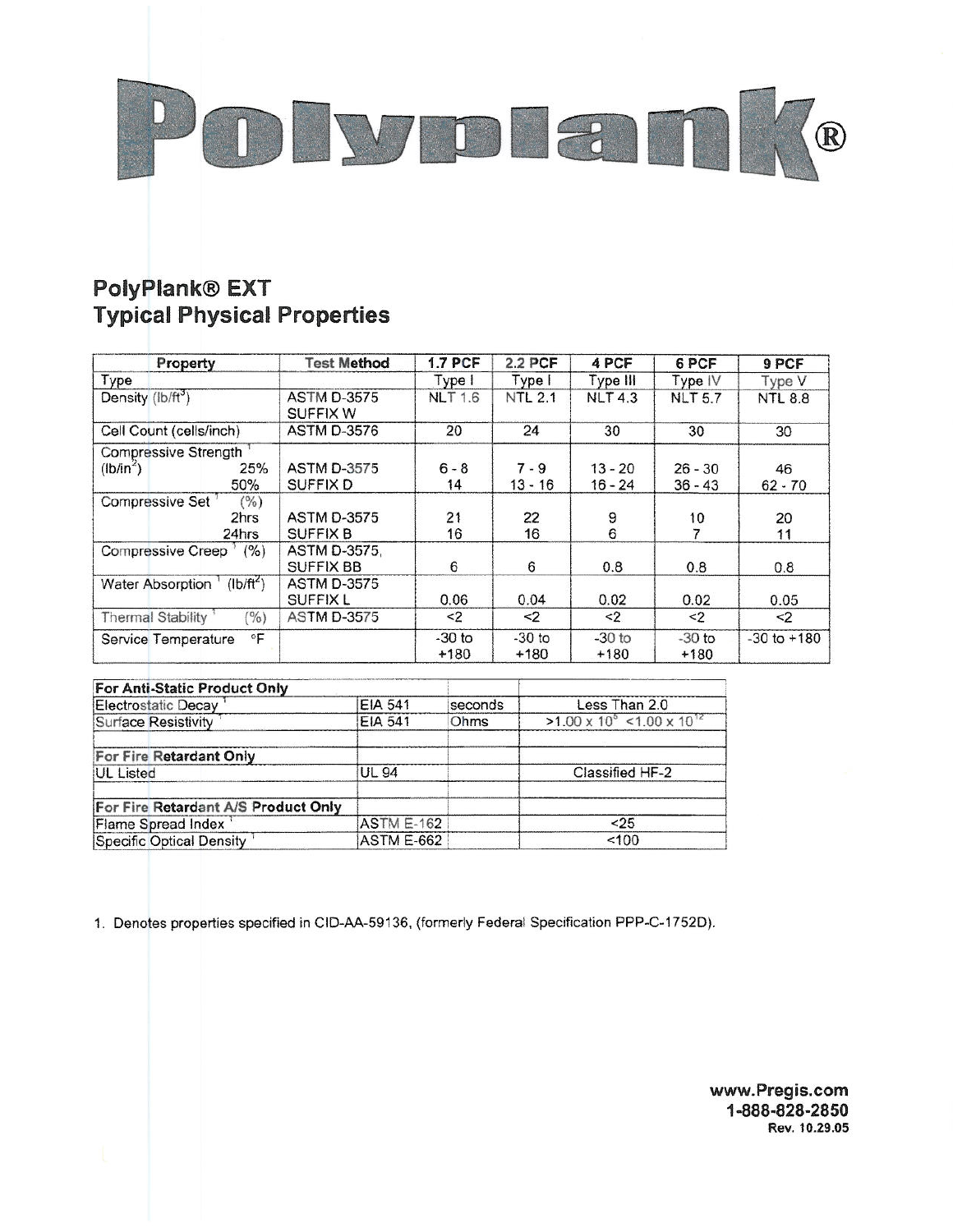# *PolyPlank EXT 1.7 pcf Cushion Curves*



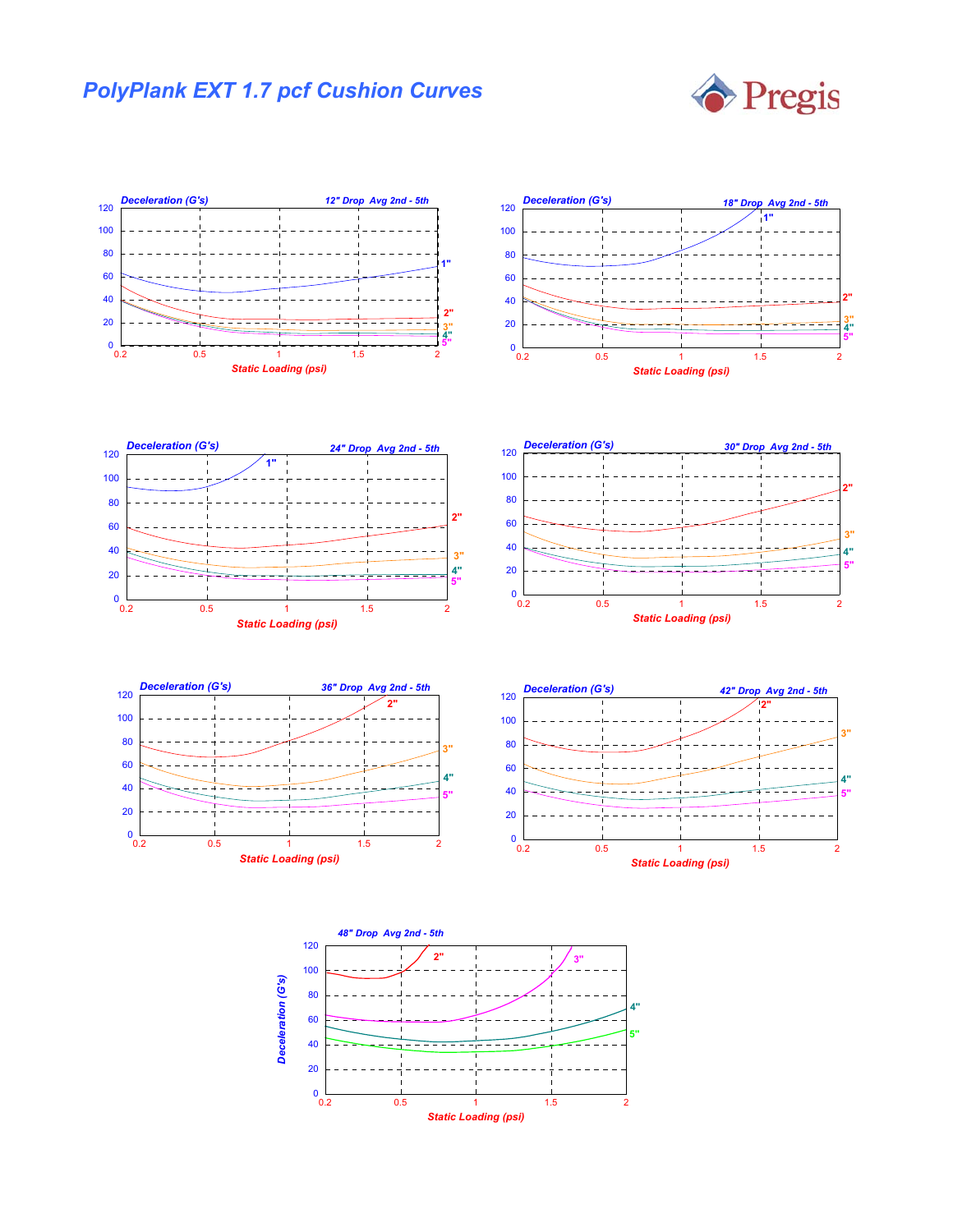# *PolyPlank EXT 2.2 pcf Cushion Curves*





*Static Loading (psi)*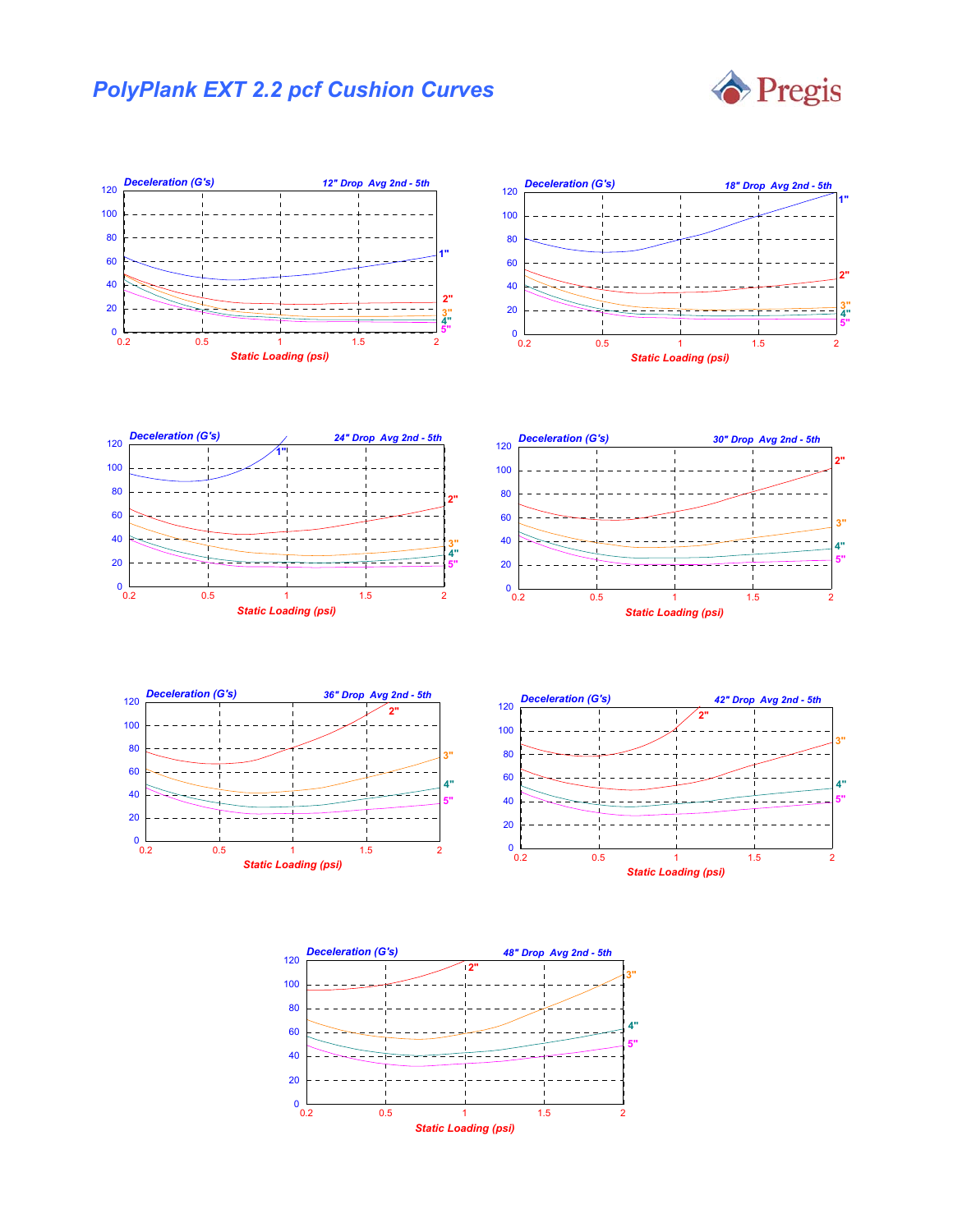#### *PolyPlank EXT 4 pcf Cushion Curves*



#### *12" Drop Avg 2nd - 5th*